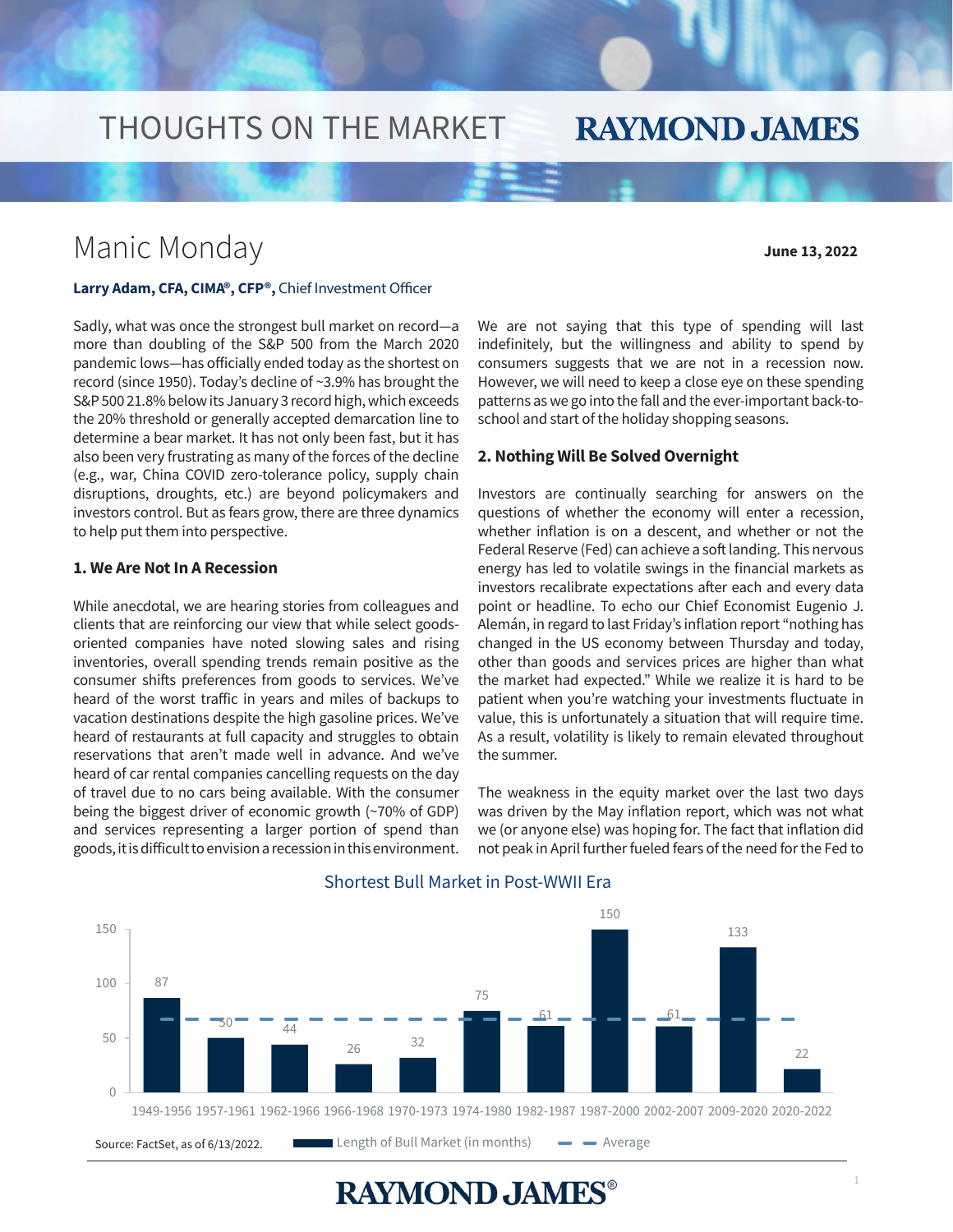raise interest rates more and ultimately cause the economy to go into a recession. The problem is that while we expect inflation to gradually recede by year end, it will take time. The next reading for Personal Consumption Expenditures (PCE) is not until June 30, and the next Consumer Price Index release is not until July 13. More important, one data point will not suffice as a trend as we will have to see multiple reports showing a firming in the trend. As our Senior Investment Strategist Tracey Manzi explains below, the Fed is unlikely to shift course over one data point. Chairman Powell may express that the Fed is not close to the idea of 75 basis point (0.75%) hikes in this week's conference, but we anticipate that it will proceed with a 50 basis point (0.50%) interest rate hike as planned. The data-dependent Fed needs time to evaluate the economic conditions and any shift to its outlook, just as investors need time, or consecutive declines in inflation, to be convinced that pricing pressures are easing and that a recession can be avoided. Therefore, investors are closely and anxiously monitoring the headlines for precise answers on inflation and the Fed's policy path should prepare for elevated volatility over the upcoming weeks.

# Ī Source: FactSet, as of 6/13/2022. 0.0% 0.5% 1.0% 1.5% 2.0% 2.5% 3.0% 3.5% 4.0% Jun-21 Sep-21 Dec-21 Mar-22 Jun-22 Fed Tightening Priced in Through December 2022 Fed Tightening Priced in Through December 2023

#### Rising Rate Hike Expectations

#### **3. In Need Of A Mood Shift**

It is plausible we could talk ourselves into a recession due to all of the festering negativism. Consumer sentiment is at the lowest level on record, CEO confidence is at the lowest level since April 2020, small business optimism is at the lowest level since May 2020, and the percentage of bullish investors is at the lowest level since 1990. This widespread pessimism will be the challenge at this week's Federal Open Market Committee meeting that will bring about the updated economic projections and dot plot, and Chairman Powell's press conference. To date, he has been up to this challenge, effectively 'threading the needle' as he expresses the need to have less accommodative monetary policy while simultaneously assuaging fears that the economy is headed for a recession. This very well could be his most important press conference given that the 10-year Treasury yield has soared to 3.4% (the highest level since April 2011) and is clearly impacting the interest rate sensitive parts of the economy, particularly the housing market. Honestly, confidence remains the biggest risk to our more optimistic outlook. The largest driver of sentiment is gasoline prices as the higher gasoline prices go, the lower confidence goes. That is why oil prices remain squarely in our sights—the longer they stay elevated, the higher the probability of a recession.

#### Sentiment Falling with Rising Gas Prices



Source: FactSet, AAA Gas Prices, as of 6/13/2022.

**RAYMOND JAMES®**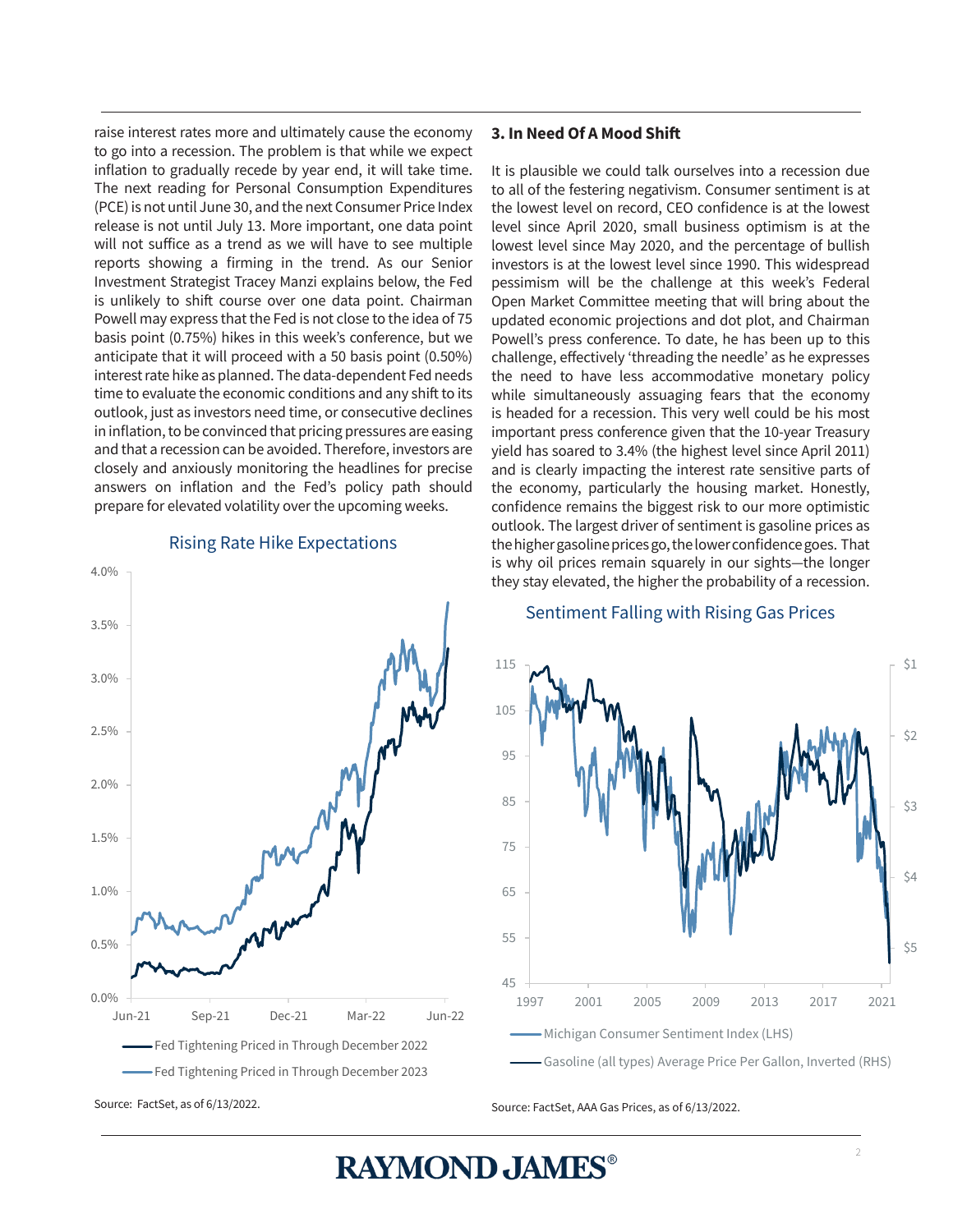#### **Bottom Line: We Won't Be Stuck In This Rut Indefinitely**

During times of elevated volatility and overall uncertainty, it can be hard to visualize reaching the other side to more favorable market conditions. For example, just two years ago, investors, as well as many economists, financial market pundits, and healthcare experts, thought that we'd be stuck in the world of COVID-lockdowns forever. Many thought that stay-at-home winners would continue to prosper at the same pace—which they did not. In short, investors tend to extrapolate the current environment indefinitely and miss the pivot in sentiment, trends and economic conditions. And that is why it is so important to take a step back and look at where these dynamics are likely to go.

Today, for as many negatives as there seem to be, there remain positives that could change the trajectory to a more positive course. For example, some of the forces that sparked the surge in inflation (e.g., depleted inventories, transportation costs, record demand for goods) have started to ease and should lead to a deceleration in pricing pressures, and healthy job creation and wage growth have helped defend against this inflationary environment. We agree with our economist that while recessionary risks are growing, a recession is not our base case over the next twelve months.

However, if we are wrong and a recession occurs, we expect it would be short-lived and mild in nature (an economic decline of less than 2.5%). Currently, consumer and business finances remain in good shape and the economy does not appear to have any imbalances (e.g., housing or technology bubble). Typically, a mild recession has corresponded to an equity market decline of ~24% on average. This suggests that even if we are in the midst of a mild recession, the equity market (S&P 500 down ~22%) has already priced in ~90% of the decline from a historical perspective. With the S&P 500 NTM P/E (currently 15.8x) at the lowest level since January 2019 excluding COVID, the equity market has already priced in much of this negative news. With our base case for positive economic growth in 2022 still intact and a moderation in inflation over the next six to twelve months, Mike Gibbs, Managing Director, Equity Portfolio & Technical Strategy, believes that while equities may continue to be challenged in the near term, the recent selloff is an opportunity for long-term investors.

#### **Eugenio J. Alemán, Ph.D.,** SVP, Chief Economist

After Friday's worse-than-expected CPI number markets seem to be sending the Federal Reserve (Fed) a clear message: be bold.

Nothing changed in the US economy between Thursday and today, other than goods and services' prices are higher than what markets had expected. And because of that, markets are expecting the Fed to be bolder on rates than what they were expecting before. If this is the case, our expectation for the Fed to stop its interest rate campaign after the September meeting is at risk and this will probably push the monetary institution to continue with rate increases in December. This will push the federal funds rate above what economists call the 'neutral' rate, which means that starting in December, the federal funds rate will be binding. That is, the Fed is expected to take the air out of the economy by pushing interest rates into restrictive territory. Thus, the odds for a recession in six to twelve months' time will increase considerably.

Still, there are six more data points for CPI inflation scheduled before the December 13-14 Federal Open Market Committee (FOMC) meeting and we could see some improvement in inflation readings. However, as of today, markets seem to be pushing hard for the Fed to acknowledge the problem and do something to bring inflation down as soon as possible.

Even a 75 basis point move during this week's meeting has been mentioned in some 'corridors and alleys' of the Fed. If this is the case, the Fed could get to the 'neutral' rate during the July meeting of the FOMC and then push the fed funds rate above neutral during the September meeting.

The Fed moves have already started to affect some of the most interest rate sensitive sectors of the US economy, i.e., the housing market. However, the least interest rate sensitive sector of the economy, consumer demand, is being affected by higher inflation, but it is nevertheless plowing ahead. Will the Fed be willing to send the US economy into recession in order to slow down consumer demand or will it be patient and wait until consumer demand slows on its own? This is the key question!

Thus, this week's FOMC meeting decision and press conference by Chairman Powel will be a very important indicator of how influential Friday's CPI release has been and how, if at all, it has changed the view of Fed officials regarding the path for interest rates and, ultimately, the US economy.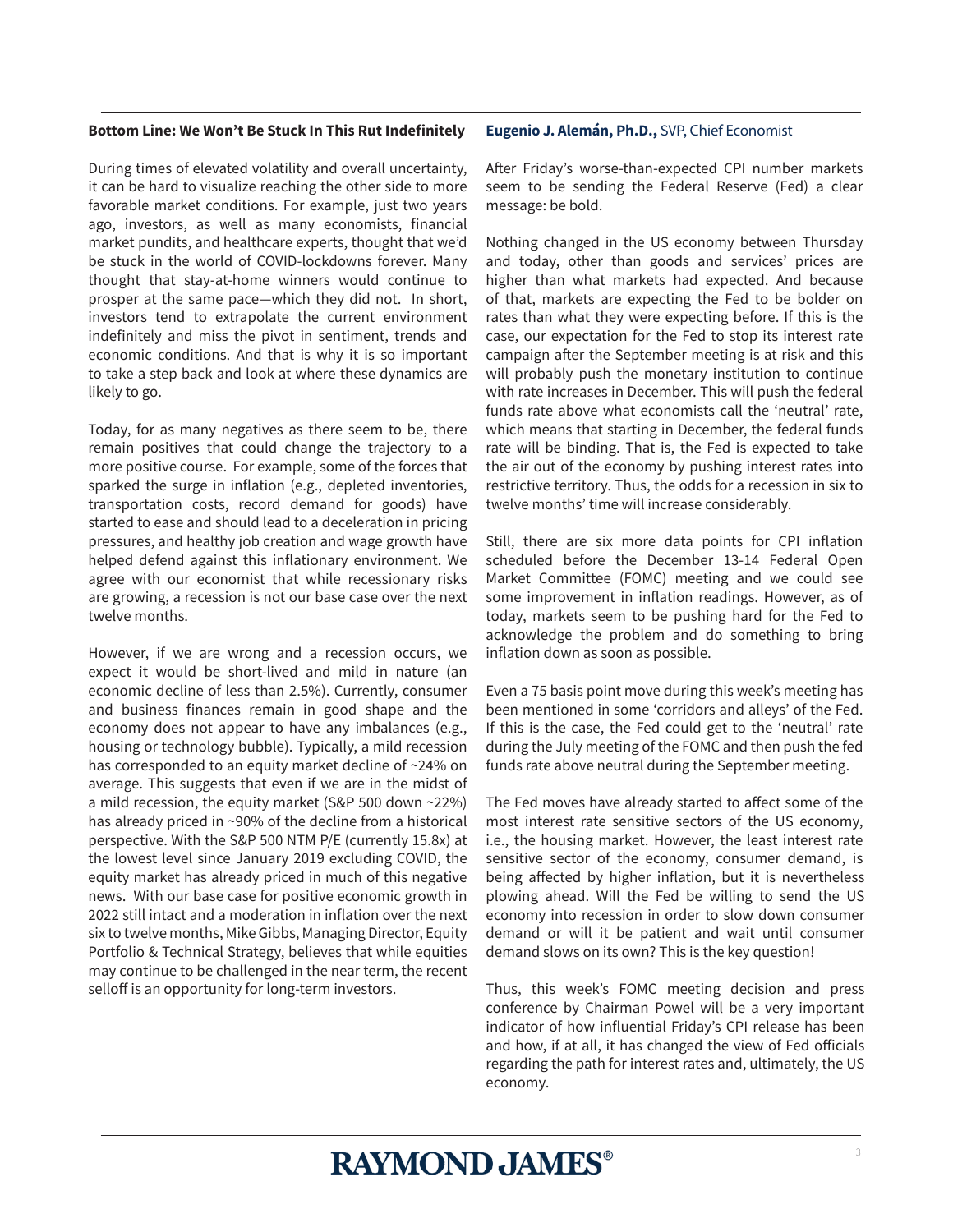#### **J. Michael Gibbs,** Managing Director, Equity Portfolio & Technical Strategy & **Joey Madere, CFA,** Senior Portfolio Analyst, Equity Portfolio & Technical Strategy

The hotter-than-expected May inflation print adds pressure to the Federal Reserve (Fed), which appears increasingly further behind the curve. Bond yields surged in the aftermath, pricing in the likelihood of tighter monetary policy ahead, and the yield curve narrowed. This is weighing on equity market valuations, and pushing the S&P 500 to new lows this morning. And with inflation so high and the Fed justifiably in hawkish mode, a quick dovish pivot (which came to the rescue in the late 2018 trade war and 2020 COVID shutdown weakness) is unlikely in the near term. With this in mind, and the path of least resistance lower technically, we err on the defensive side for now.

In assessing the potential downside, we continue to highlight the 3,400-3,600 area. The S&P 500 is currently trading at a 17.5x trailing P/E, which is much cheaper than the multiples witnessed in the post-COVID era and very reasonable historically. We note that severe drawdowns in the 2015/16 US manufacturing recession, 2018 trade war, and 2020 COVID shutdown found lows in the 14-16x P/E range. At 16x, the S&P 500 would trade at 3,456—interestingly, very near the pre-COVID peak. Additionally, 3,648 represents the average -24% non-recessionary bear market decline historically. Moreover, there is technical justification for the 3,400-3,600 level. The S&P 500 200-week moving average has been a good level of support over the past decade in major market weakness– and is currently 3,498. The 50% Fibonacci retracement level of the post-COVID ascent coincides with this price level at 3,505.

What we would like to see technically in the renewed selloff is a capitulation, where investor 'fear gauges' finally reach 'washed out' levels. These are often contrarian historically, with extreme fear seen near market lows. But inflation remains the number one market driver, and will ultimately determine the degree and/or duration of market weakness. Our base case economic outlook is still positive economic growth in 2022 and 2023, accompanied by a moderation in inflation over the next six to twelve months. So while equity trends are likely to remain challenged in the shorter term, we continue to believe that equities will be higher over the next 12 months and would accordingly be viewing the selloff as an opportunity for long-term investors—increasing our conviction as the inflation outlook and/or technical backdrop improves.

#### **Tracey Manzi, CFA,** Senior Investment Strategist, Investment **Strategy**

The surprisingly strong inflation report last Friday sent the bond market into panic mode, pushing yields across all segments of the curve above the 3% threshold as the market braces for a more aggressive Federal Reserve (Fed). This has led to a sharp flattening in the yield curve, with the all-important 2-year/10-year spread briefly inverting for the second time since early April. The sharp move in front-end rates has reinvigorated recession calls as market expectations for the Fed's terminal rate in this cycle, which is now in excess of 3.7%, continue to move higher.

There is no denying that the recent inflation print was red hot. And yes, it will make this week's FOMC meeting, particularly Chairman Powell's press conference, more interesting as the market is telling the Fed that it is losing patience with the Fed's outlook for inflation. A single inflation print is not likely to alter the Fed's path, at least not for the next meeting, but Powell is going to need to remind the market that there is only so much it can do to control the causes of inflation while providing insights on how the economy is evolving now that financial conditions are tightening.

The magnitude and the change in the inflationary backdrop has continued to create challenges for the markets. However, we think the bond market is smart enough to see there are some observable cracks starting to appear on the horizon. Tighter monetary policy is starting to cool down demand in the housing sector. Consumer confidence is taking a hit as price pressures cut into budgets. Inventory levels have been replenished, perhaps more than is currently needed. And, fiscal stimulus is now clearly in the rear-view mirror. These dynamics should help moderate demand and take the heat out of the current inflation pressures.

We do not agree with the market's current assessment that the Fed needs to raise rates until inflation is back below its 2.0% target. While the Fed is likely to bring rates back to neutral quickly, we do not think they are going to hike the economy into a recession. Although the market is impatient, the peaking process for inflation will be a journey and it will take time to get to its destination. We believe the Fed understands this, despite market expectations of higher yields. However, until we see some signs that the persistent inflationary pressures are abating, the bond market is likely to remain under pressure.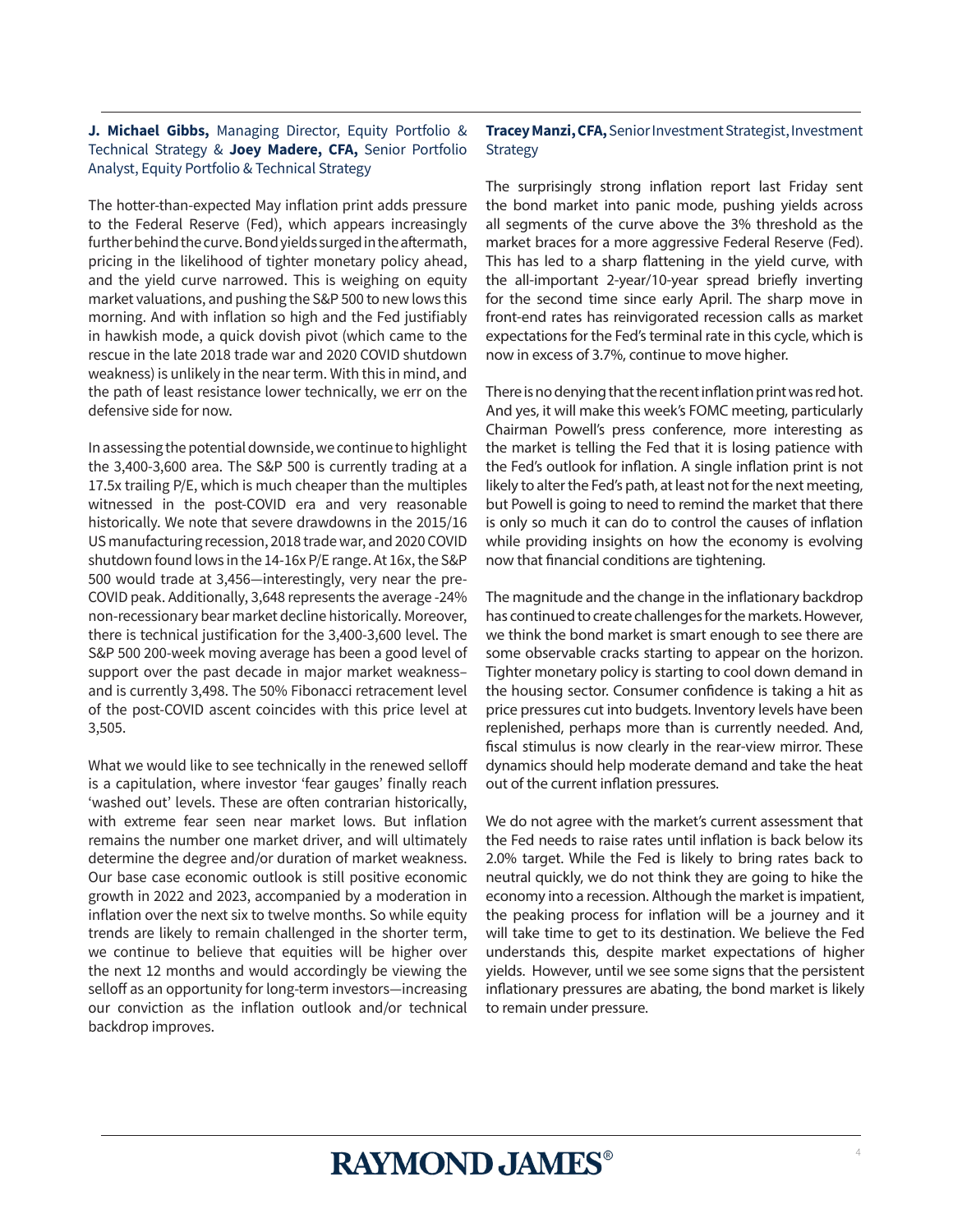#### **Pavel Molanchov,** Managing Director, Energy Analyst, Equity Research

The fact that energy is a major contributor to inflation in the US, as is also the case around the world, is obvious. Last Friday's US CPI data showed an overall price increase of 8.6% year-over-year, of which 34.6% came from energy, including 48.7% from gasoline. The surge in gasoline prices is a worldwide phenomenon, reflecting the much higher oil prices versus 12 months ago. In fact, just the cost of crude oil alone–around \$3.00/gallon currently–is as high as US gasoline pricing at the pump was 12 months ago. In this context, the nominal price at the pump, \$5.00/gallon, set an all-time high last week. The average US consumer uses around 400 gallons per year, so the more expensive gasoline equates to \$600 to \$800 of extra spending annually. At the same time, it is worth noting that, on an inflation-adjusted basis, gasoline is still 7% less expensive than it was in 2008. To the question of what will cause oil prices to eventually subside, the short answer is: an end to the war in Ukraine. Russian oil supply is down about 5% since the start of the war, and the European Union's oil embargo has not even taken effect yet. The effect of sanctions and international company divestments will worsen the longer the war drags on.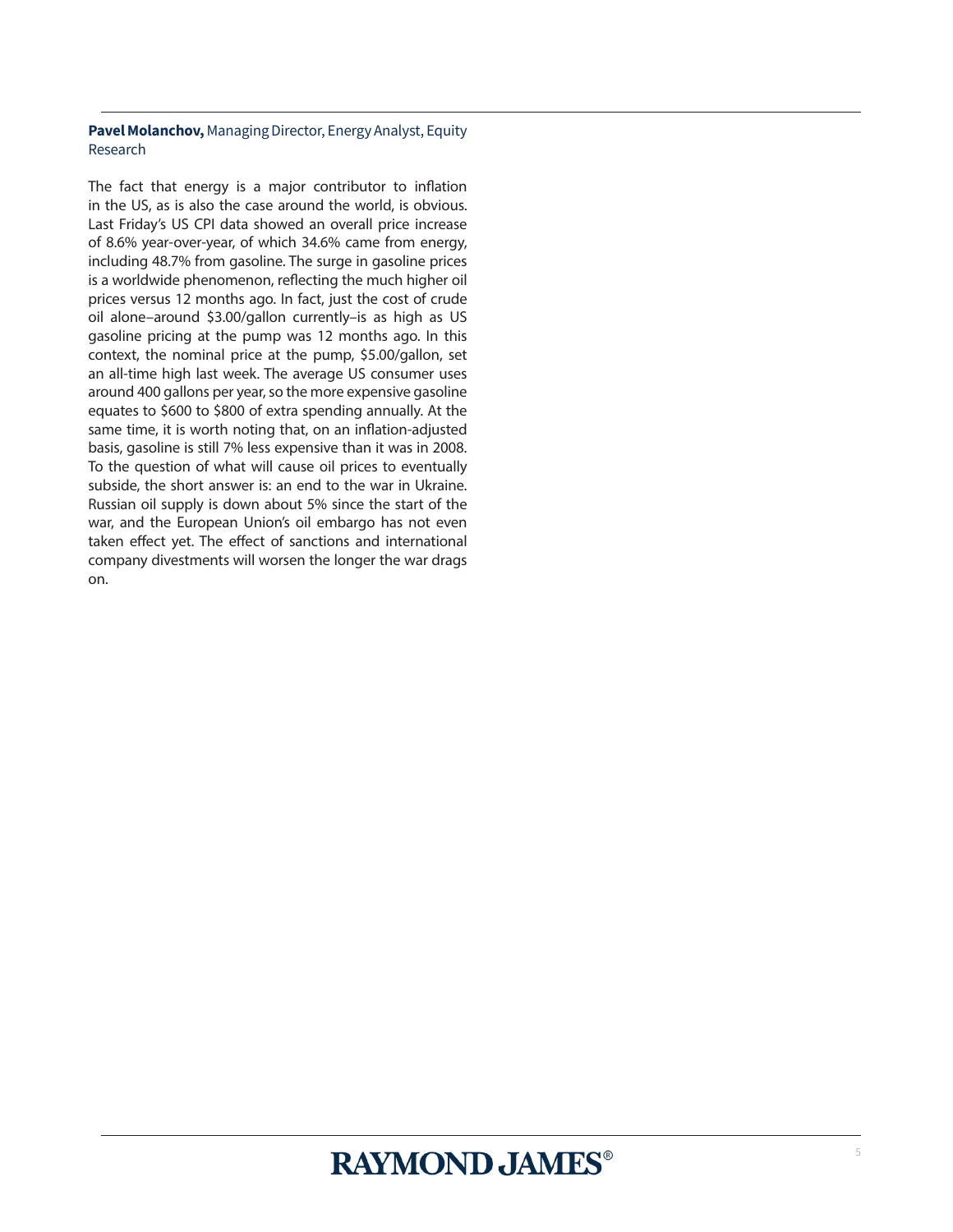All expressions of opinion reflect the judgment of the author(s) and the Investment Strategy Group, but not necessarily those of Raymond James & Associates, and are subject to change. This information should not be construed as a recommendation. The foregoing content is subject to change at any time without notice. Content provided herein is for informational purposes only. There is no guarantee that these statements, opinions or forecasts provided herein will prove to be correct. Economic and market conditions are subject to change. Investing involves risks including the possible loss of capital. Material is provided for informational purposes only and does not constitute a recommendation. Diversification and asset allocation do not ensure a profit or protect against a loss.

The information has been obtained from sources considered to be reliable, but we do not guarantee that the foregoing material is accurate or complete. Diversification and asset allocation do not ensure a profit or protect against a loss.

INTERNATIONAL INVESTING | International investing involves additional risks such as currency fluctuations, differing financial

accounting standards, and possible political and economic instability. These risks are greater in emerging markets.

SECTORS | Sector investments are companies engaged in business related to a specific economic sector and are presented herein for illustrative purposes only and should not be considered as the sole basis for an investment decision. Sectors are subject to fierce competition and their products and services may be subject to rapid obsolescence. There are additional risks associated with investing in an individual sector, including limited diversification.

OIL | Investing in oil involves special risks, including the potential adverse effects of state and federal regulation and may not be suitable for all investors.

FIXED INCOME | Fixed-income securities (or 'bonds') are exposed to various risks including but not limited to credit (risk of default of principal and interest payments), market and liquidity, interest rate, reinvestment, legislative (changes to the tax code), and call risks. There is an inverse relationship between interest rate movements and fixed income prices. Generally, when interest rates rise, fixed income prices fall and when interest rates fall, fixed income prices generally rise. A credit rating of a security is not a recommendation to buy, sell or hold the security and may be subject to review, revision, suspension, reduction or withdrawal at any time by the assigning Rating Agency. Ratings and insurance do not remove market risk since they do not guarantee the market value of the bond.

US TREASURYS | US Treasury securities are guaranteed by the US government and, if held to maturity, generally offer a fixed rate of return and guaranteed principal value.

#### DESIGNATIONS

Certified Financial Planner Board of Standards Inc. owns the certification marks CFP® and CERTIFIED FINANCIAL PLANNER™ in the U.S.

Investments & Wealth InstituteTM (The Institute) is the owner of the certification marks "CIMA" and "Certified Investment Management Analyst." Use of CIMA and/or Certified Investment Management Analyst signifies that the user has successfully completed The Institute's initial and ongoing credentialing requirements for investment management professionals.

CFA® and Chartered Financial Analyst® are registered trademarks owned by CFA Institute.

#### FIXED INCOME DEFINITION

AGGREGATE BOND | Bloomberg US Agg Bond Total Return Index: The index is a measure of the investment grade, fixed-rate, taxable bond market of roughly 6,000 SEC-registered securities with intermediate maturities averaging approximately 10 years. The index includes bonds from the Treasury, Government-Related, Corporate, MBS, ABS, and CMBS sectors.

HIGH YIELD | Bloomberg US Corporate High Yield Total Return Index: The index measures the USD-denominated, high yield, fixed-rate corporate bond market. Securities are classified as high yield if the middle rating of Moody's, Fitch and S&P is Ba1/ BB+/BB+ or below.

## **RAYMOND JAMES®**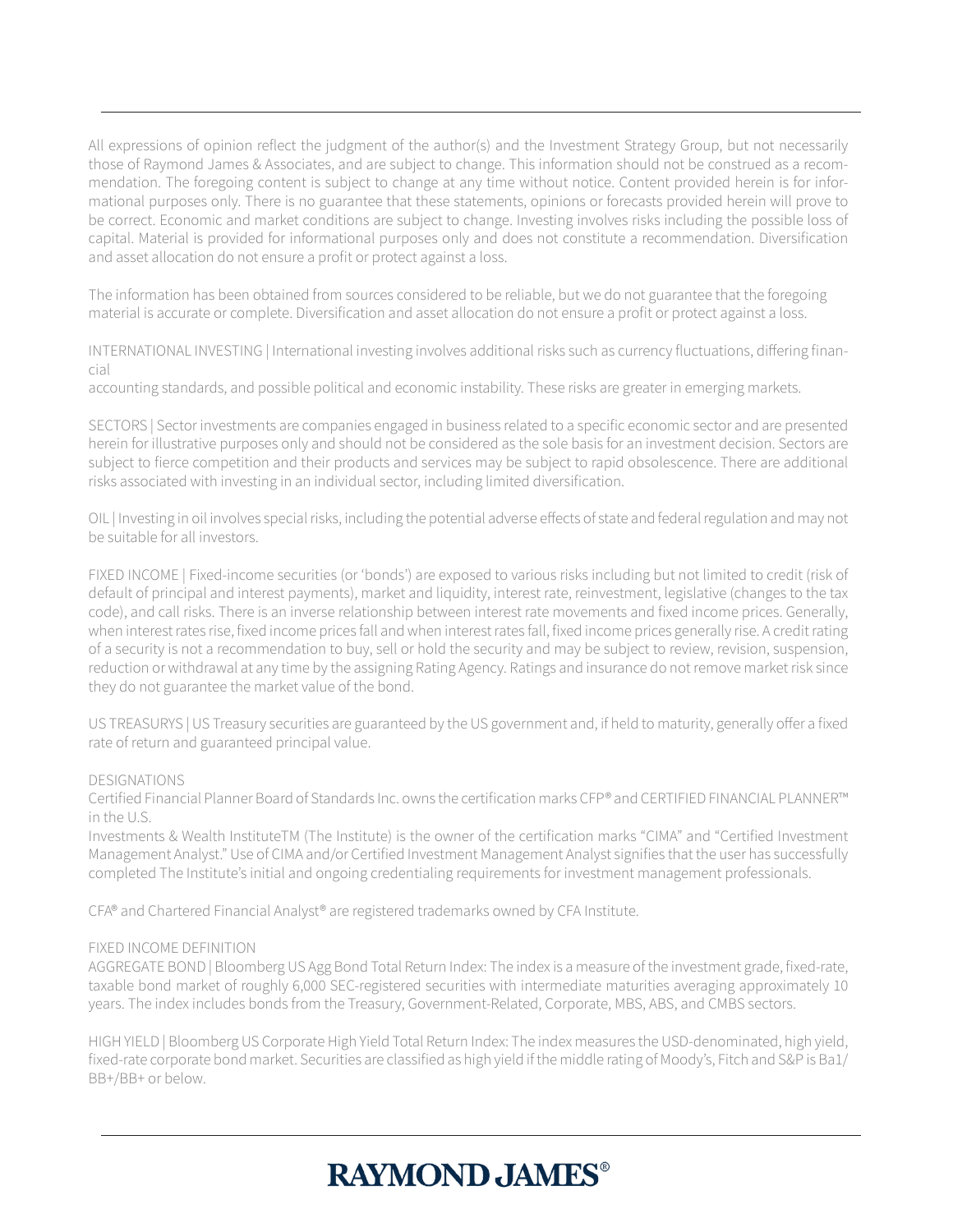CREDIT | Bloomberg US Credit Total Return Index: The index measures the investment grade, US dollar-denominated, fixedrate, taxable corporate and government related bond markets. It is composed of the US Corporate Index and a non-corporate component that includes foreign agencies, sovereigns, supranationals and local authorities.

DOW JONES INDUSTRIAL AVERAGE (DJIA) | The Dow Jones Industrial Average (DJIA) is an index that tracks 30 large, publiclyowned companies trading on the New York Stock Exchange (NYSE) and the NASDAQ.

NASDAQ COMPOSITE INDEX | The Nasdaq Composite Index is the market capitalization-weighted index of over 3,300 common

equities listed on the Nasdaq stock exchange.

S&P 500 | The S&P Total Return Index: The index is widely regarded as the best single gauge of large-cap U.S. equities. There is over USD 7.8 trillion benchmarked to the index, with index assets comprising approximately USD 2.2 trillion of this total. The index includes 500 leading companies and captures approximately 80% coverage of available market capitalization. BLOOMBERG CAPITAL AGGREGATE BOND TOTAL RETURN INDEX ! This index represents securities that are SEC-registered, taxable, and dollar denominated. The index covers the U.S. investment grade fixed rate bond market, with index components for government and corporate securities, mortgage pass-through securities, and asset-backed securities. The index is designed to minimize concentration in any one commodity or sector. It currently has 22 commodity futures in seven sectors. No one commodity can compose less than 2% or more than 15% of the index, and no sector can represent more than 33% of the index (as of the annual weightings of the components).

NAHB Housing Market Index | The National Association of Home Builders (NAHB) Housing Market Index (HMI) is a gauge of builder opinion on the relative level of current and future single-family home sales.

Chicago Fed's National Financial Conditions Index | The Chicago Fed's National Financial Conditions Index (NFCI) provides a comprehensive weekly update on U.S. financial conditions in money markets, debt and equity markets, and the traditional and "shadow" banking systems.

Credit Default Swap (CDS) Index (CDX) | The credit default swap index (CDX), formerly the Dow Jones CDX, is a benchmark financial instrument made up of credit default swaps (CDS) that have been issued by North American or emerging market companies.

 INTERNATIONAL DISCLOSURES FOR CLIENTS IN THE UNITED KINGDOM | For clients of Raymond James Financial International Limited (RJFI): This document and any investment to which this document relates is intended for the sole use of the persons to whom it is addressed, being persons who are Eligible Counter parties or Professional Clients as described in the FCA rules or persons described in Articles 19(5) (Investment professionals) or 49(2) (high net worth companies, unincorporated associations, etc.) of the Financial Services and Markets Act 2000 (Financial Promotion) Order 2005 (as amended)or any other person to whom this promotion may lawfully be directed. It is not intended to be distributed or passed on, directly or indirectly, to any other class of persons and may not be relied upon by such persons and is, therefore, not intended for private individuals or those who would be classified as Retail Clients.

FOR CLIENTS OF RAYMOND JAMES INVESTMENT SERVICES, LTD.: This document is for the use of professional investment advisers and managers and is not intended for use by clients.

FOR CLIENTS IN FRANCE | This document and any investment to which this document relates is intended for the sole use of the persons to whom it is addressed, being persons who are Eligible Counterparties or Professional Clients as described in "Code Monetaire et Financier" and Reglement General de l'Autorite des marches Financiers. It is not intended to be distributed or passed on, directly or indirectly, to any other class of persons and may not berelied upon by such persons and is, therefore, not intended for privateindividuals or those who would be classified as Retail Clients.

FOR CLIENTS OF RAYMOND JAMES EURO EQUITIES | Raymond James Euro Equities is authorised and regulated by the Autorite de Controle Prudentiel et de Resolution and the Autorite des Marches Financiers.

### **RAYMOND, JAMES®**